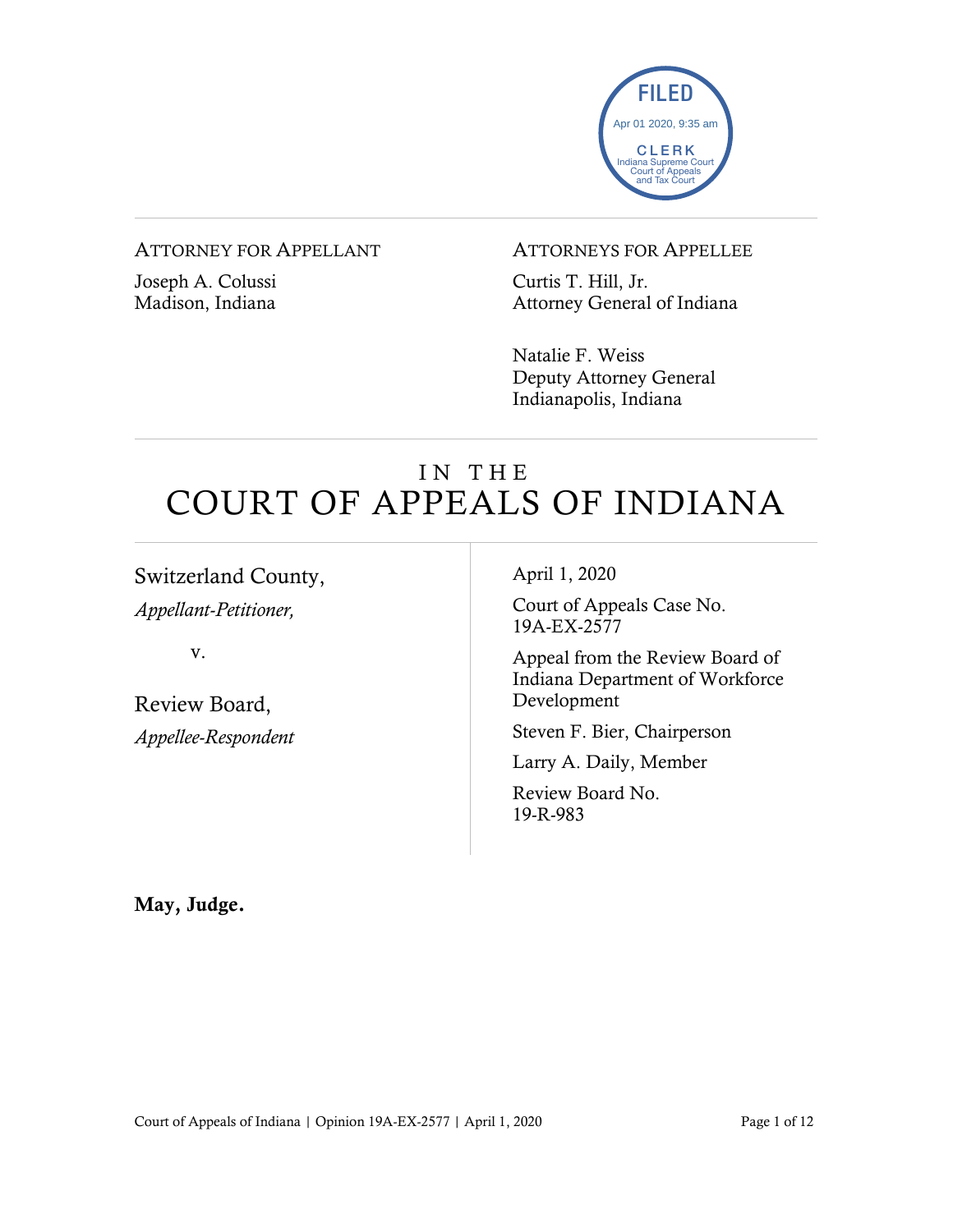[[1](#page-1-0)] Switzerland County,<sup>1</sup> appeals an order from the Review Board of the Indiana Department of Workforce Development (hereinafter "Review Board") that affirmed the administrative law judge's decision to grant unemployment compensation benefits to a former county employee. The County raises two issues for our review, which we revise and restate as: (1) whether the County's due process rights were violated when the County did not participate in a telephonic hearing before an administrative law judge; and (2) whether the Review Board erred when it declined to hold an additional hearing or accept additional evidence. We affirm.

## Facts and Procedural History

[2] On July 11, 2019, County terminated E.S. for alleged unauthorized use of county property. The Indiana Department of Workforce Development ("DWD") sent notice to the County's auditor that E.S. had filed a claim for unemployment benefits. The notice stated:

> If the individual has separated from employment for any reason other than lack of work, you must file a protest within 10 calendar days from the date of this notice to the fax number listed below. Use the Unemployment Insurance Benefit Protest Form (State form #54244 640P), which can be found at www.in.gov/dwd/2465.htm to file your protest.

<span id="page-1-0"></span><sup>&</sup>lt;sup>1</sup> Switzerland County has waived any confidentiality by using its name in documents filed with this Court and not filing its brief or appendix on green paper. *See Advanced Corr. Healthcare, Inc. v. Review Bd*., 27 N.E.3d 322, 324 n.1 (Ind. Ct. App. 2015).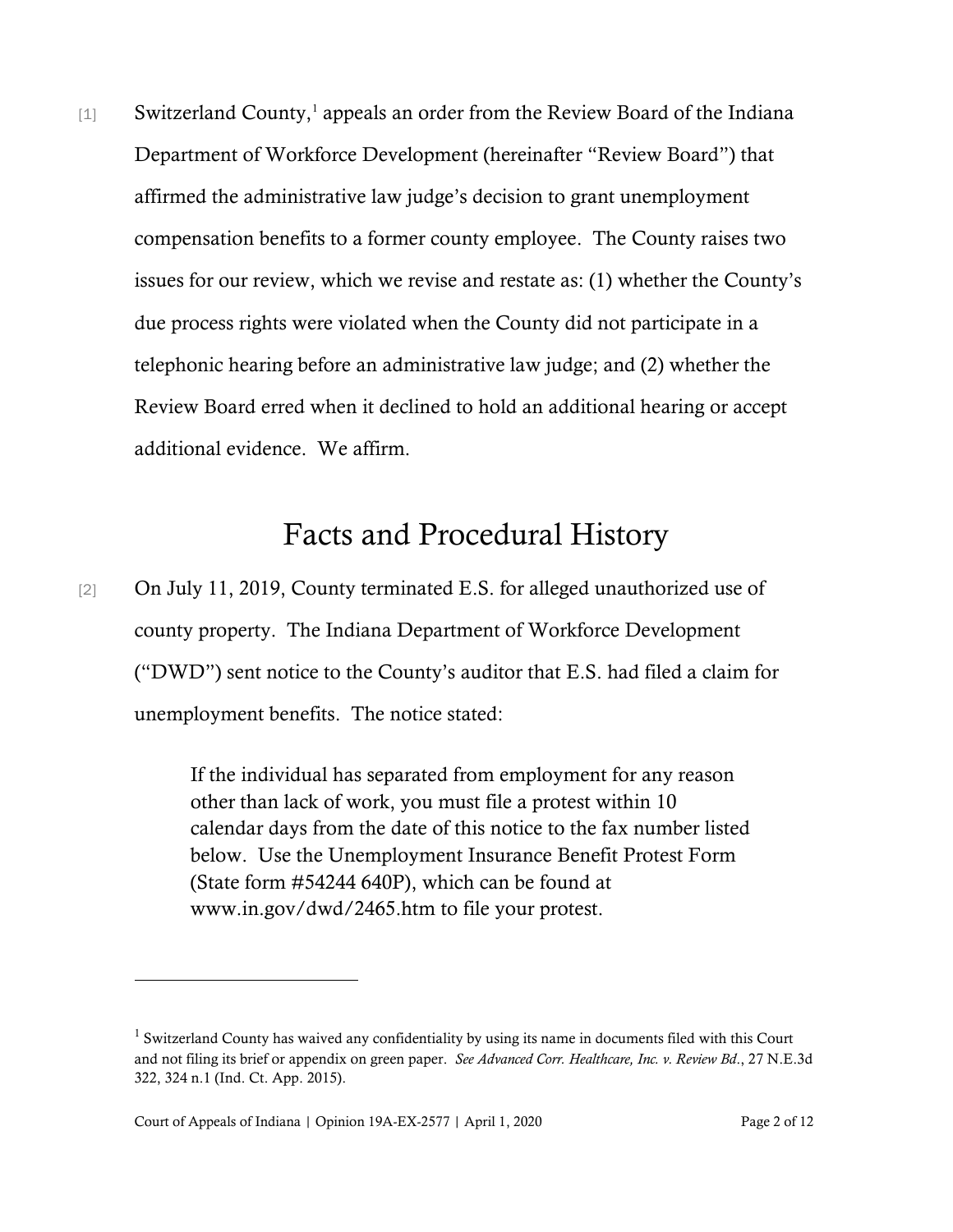(App. Vol. II at 4.)

- [3] Instead of using the appropriate State form, Wilmer Goering, the Switzerland County attorney, sent a letter to DWD stating that E.S. was terminated for just cause. Goering sent the letter on his law office's letterhead, which included his mailing address, the street addresses for two offices, the address of a Chicago law firm, two phone numbers, an e-mail address, and a fax number. The letter did not direct DWD to send further correspondence to Goering, nor did the letter explicitly state that Goering represented the County.
- [4] On July 31, 2019, the DWD claims investigator determined that E.S. had been discharged for just case, and therefore, E.S. was not entitled to unemployment insurance benefits. E.S. appealed the claims investigator's determination. On August 28, 2019, DWD mailed E.S. and the County a notice of telephonic hearing. The notice of telephonic hearing was sent to the same address for the County where DWD sent the notice that E.S. had filed a claim for unemployment insurance benefits.
- [5] In bold, capital letters, the notice stated: "NOTICE OF TELEPHONE HEARING[.]" (*Id.* at 21) (emphasis in original). The notice listed the name of the administrative law judge ("ALJ") assigned to preside over the hearing and the date and time of the hearing, and it directed the parties to send additional correspondence to the ALJ. Immediately below this information, the notice stated: "IMPORTANT INFORMATION ABOUT THIS PROCESS." (*Id*.) (emphasis in original). The notice listed six items, including: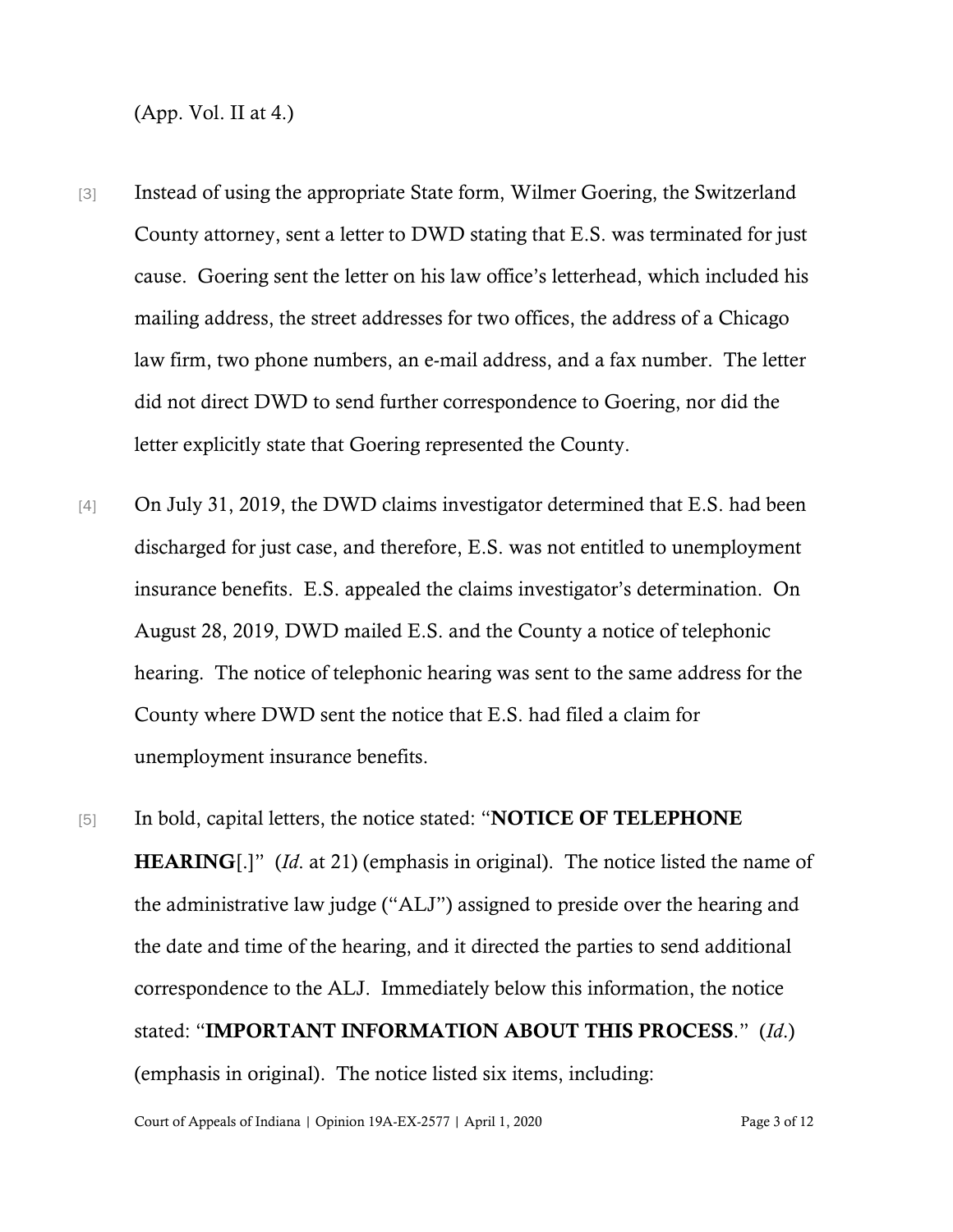- 1) To participate in this hearing you MUST deliver the enclosed Acknowledgement Sheet to the Appeals office by mail, fax, or in person **OR** provide your telephone number by calling the number below.
- 2) Provide only **ONE** telephone number on the Acknowledgement Sheet or by telephone. At the scheduled date and time of your hearing the Judge will call YOU at THIS telephone number.
- 3) If you have documents you want the judge to consider you MUST deliver them by mail, fax, or in-person to the Appeals office AND the other party. The documents must be received at least 24 hours BEFORE the date of the scheduled hearing.

(*Id*.) (emphases in original).

[6] DWD also sent the parties a document labeled "U. I. Appeals Hearing Instructions," which stated underneath the title: "READ THIS AND ALL OTHER DOCUMENTS CAREFULLY." (*Id*. at 25) (emphases in original).

The instructions stated:

### BEFORE THE DATE OF THE HEARING

**Contact Number:** Return the enclosed Acknowledgment Sheet. . . to provide ONE contact number to reach you. If your hearing is by telephone, this is the number the judge will call for the hearing. . . . Provide your contact number by telephone, mail, fax, or in person  $AT LEAST 24 hours prior to the hearing...$ If the judge is not able to reach you, regardless of the cause, it may be considered as a lack of response and participation in the hearing.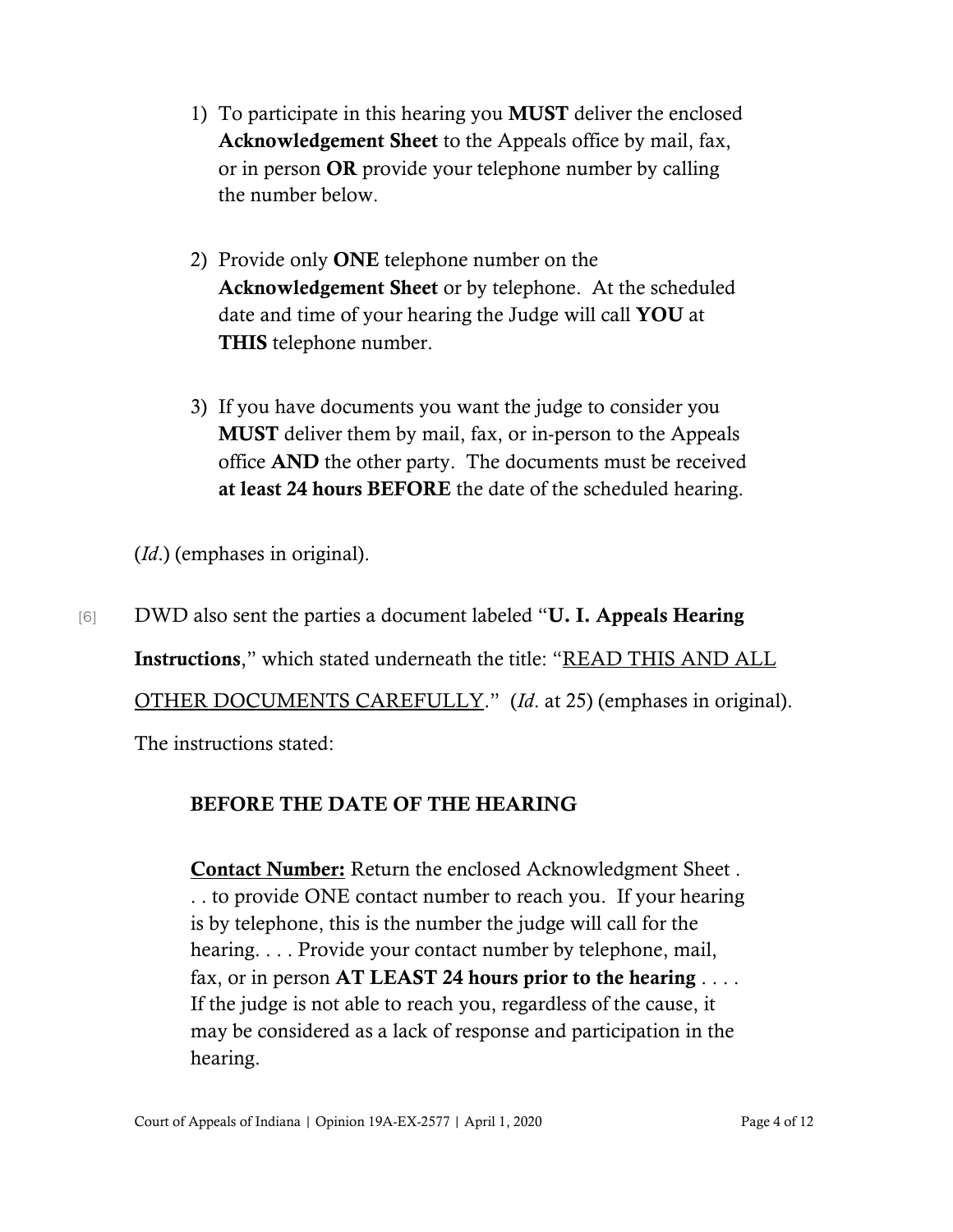(*Id*.) (emphases in original). The instructions also provided: "Documents previously provided to [DWD] HAVE NOT been given to the judge, so you must timely resubmit anything you wish the judge to consider." (*Id*.) (emphasis in original). The instructions also informed the County that if it wished to be represented by an attorney at the telephonic hearing, the attorney would need to file an appearance with the ALJ before the hearing.

- [7] The County received the notice of telephonic hearing and related rights. The County did not return the acknowledgment sheet, nor did the County call the Appeals office to provide a telephone number. The County did not submit any evidence to the ALJ, nor was an appearance filed by an attorney. The ALJ held a telephonic hearing on September 9, 2019. E.S. participated in the hearing, but the County did not. The ALJ issued a decision reversing the claims investigator's decision.
- [8] On September 20, 2019, the County appealed the ALJ's decision to DWD's Review Board. The County faxed a multitude of documents to the Review Board, including an affidavit from a payroll clerk in the County's auditor's office. The payroll clerk averred that she accidently sent the notice of telephonic hearing to the County's insurance carrier rather than to the County's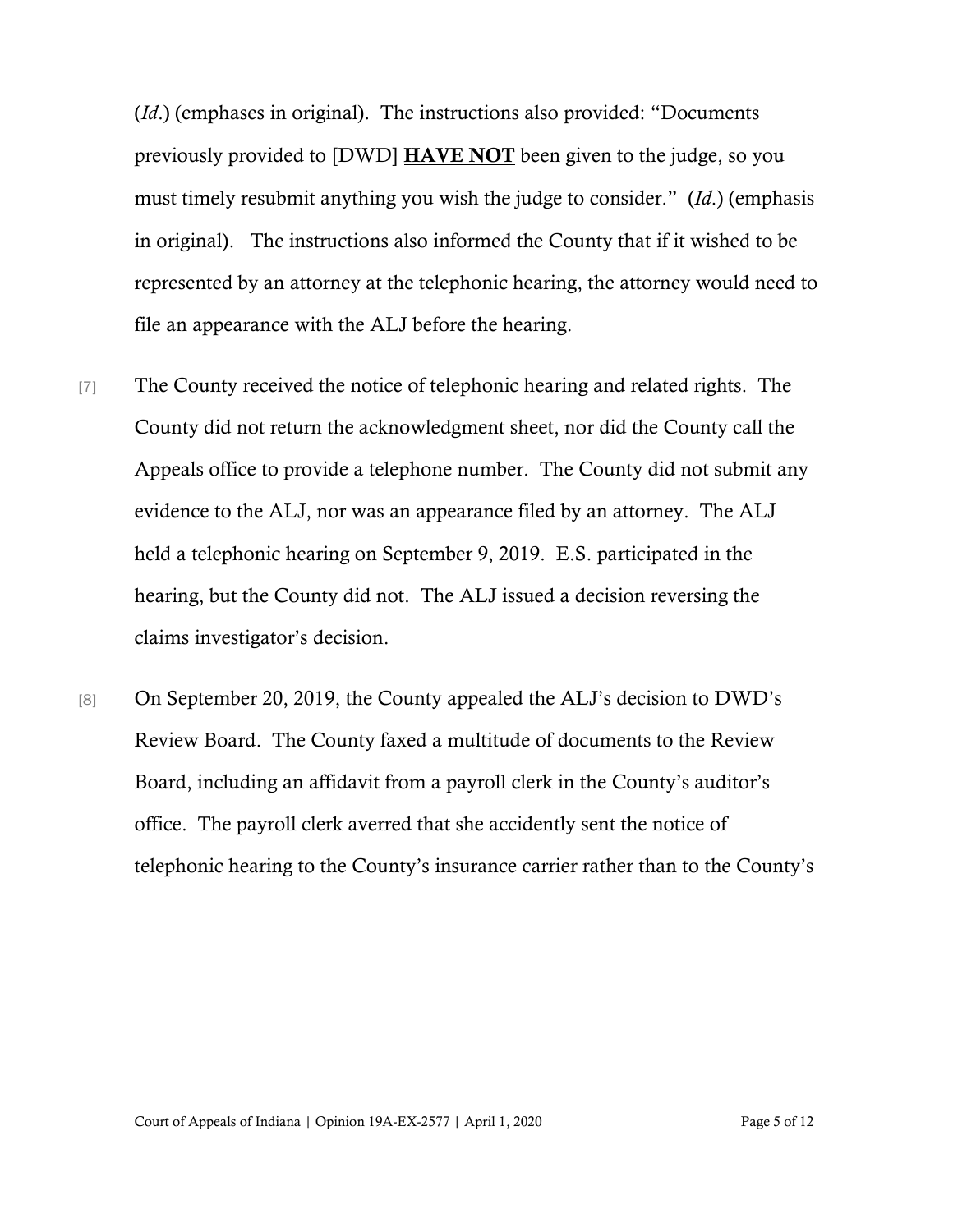attorney.[2](#page-5-0) Without holding a hearing or accepting the additional evidence put forward by the County, the Review Board affirmed the decision of the ALJ.

## Discussion and Decision

[9] We generally review the appeal of a decision of the Review Board using "a twopart inquiry into the sufficiency of the facts sustaining the decision and the sufficiency of the evidence sustaining the facts." *Whiteside v. Ind. Dep't of Workforce Dev.*, 873 N.E.2d 673, 674 (Ind. Ct. App. 2007).

> In doing so, we consider determination of basic underlying facts, conclusions or inferences from those facts, and conclusions of law. The Review Board's findings of fact are subject to a substantial evidence standard of review. 'Any decision of the review board shall be conclusive and binding as to all questions of fact.' I.C. § 22-4-17-12(a). We do not reweigh the evidence or assess the credibility of witnesses. Regarding the Board's conclusions of law, we assess whether the Board correctly interpreted and applied the law.

*Id.* at 675 (some citations omitted). We will reverse "only if there is no substantial evidence to support the findings." *KBI, Inc. v. Review Bd. of the Ind. Dep't of Workforce Dev.*, 656 N.E.2d 842, 846 (Ind. Ct. App. 1995).

<span id="page-5-0"></span> $2$  The payroll clerk knew E.S. had filed a charge of discrimination with the Indiana Civil Rights Commission and the Equal Employment Opportunity Commission. The payroll clerk thought the notice was related to the charge of discrimination, so she sent the notice to the County's insurance carrier, which represented the County in that matter.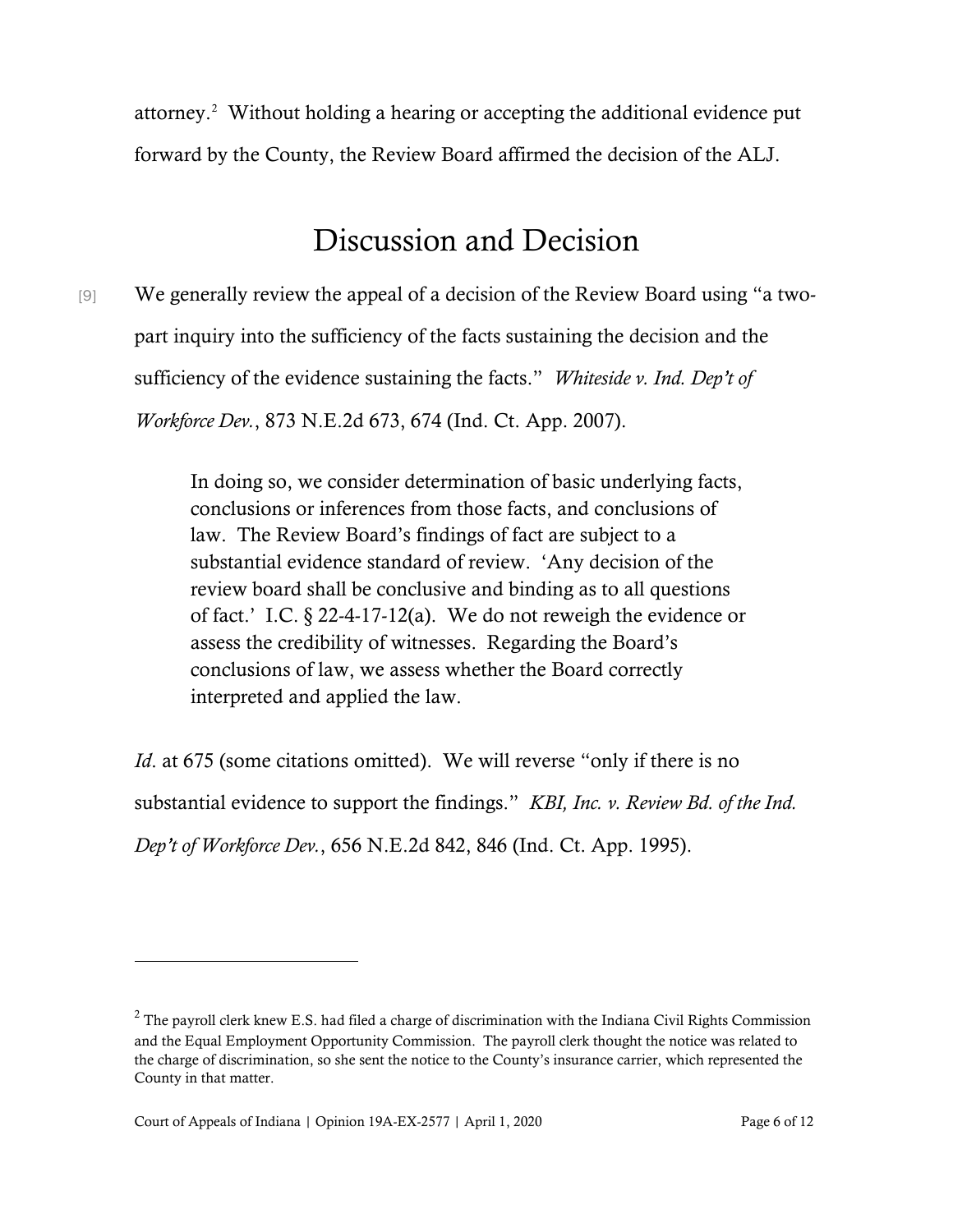### 1. County's Due Process Rights Before ALJ

- [10] "Whether a party was denied due process is a question of law that we review de novo." *Wolf Lake Pub, Inc. v. Review Bd. of the Ind. Dep't of Workforce Dev.*, 930 N.E.2d 1138, 1141 (Ind. Ct. App. 2010). "The fundamental requirement of due process is the opportunity to be heard at a meaningful time and in a meaningful manner." *Groth v. Pence*, 67 N.E.3d 1104,1117 (Ind. Ct. App. 2017) (internal quotation marks omitted), *trans. denied*. "In general, the Indiana Rules of Trial Procedure and the Indiana Rules of Evidence shall govern proceedings before an administrative law judge or the review board." 646 IAC 5-10-5.
- [11] The County argues it was denied due process because DWD did not serve Goering with the notice of telephonic hearing when Goering was the County's attorney of record. An employer may be represented by an attorney in an unemployment hearing before an ALJ or the Review Board, Ind. Code § 22-4- 17-3.2, and when a party is represented by an attorney of record, service shall be made on the party's attorney. Ind. T.R. 5. The County contends that Goering's letter to DWD in response to the notice that E.S. had filed an unemployment claim served as notice to DWD that Goering represented the County.
- [12] However, "[t]he obligation to serve a party's attorney arises with the entry of an appearance by the attorney." *Bonaventura v. Leach*, 670 N.E.2d 123, 125 (Ind. Ct. App. 1996), *trans. denied*. Indiana Trial Rule 3.1 requires that an appearance contain various pieces of information, including the attorney's attorney

Court of Appeals of Indiana | Opinion 19A-EX-2577 | April 1, 2020 Page 7 of 12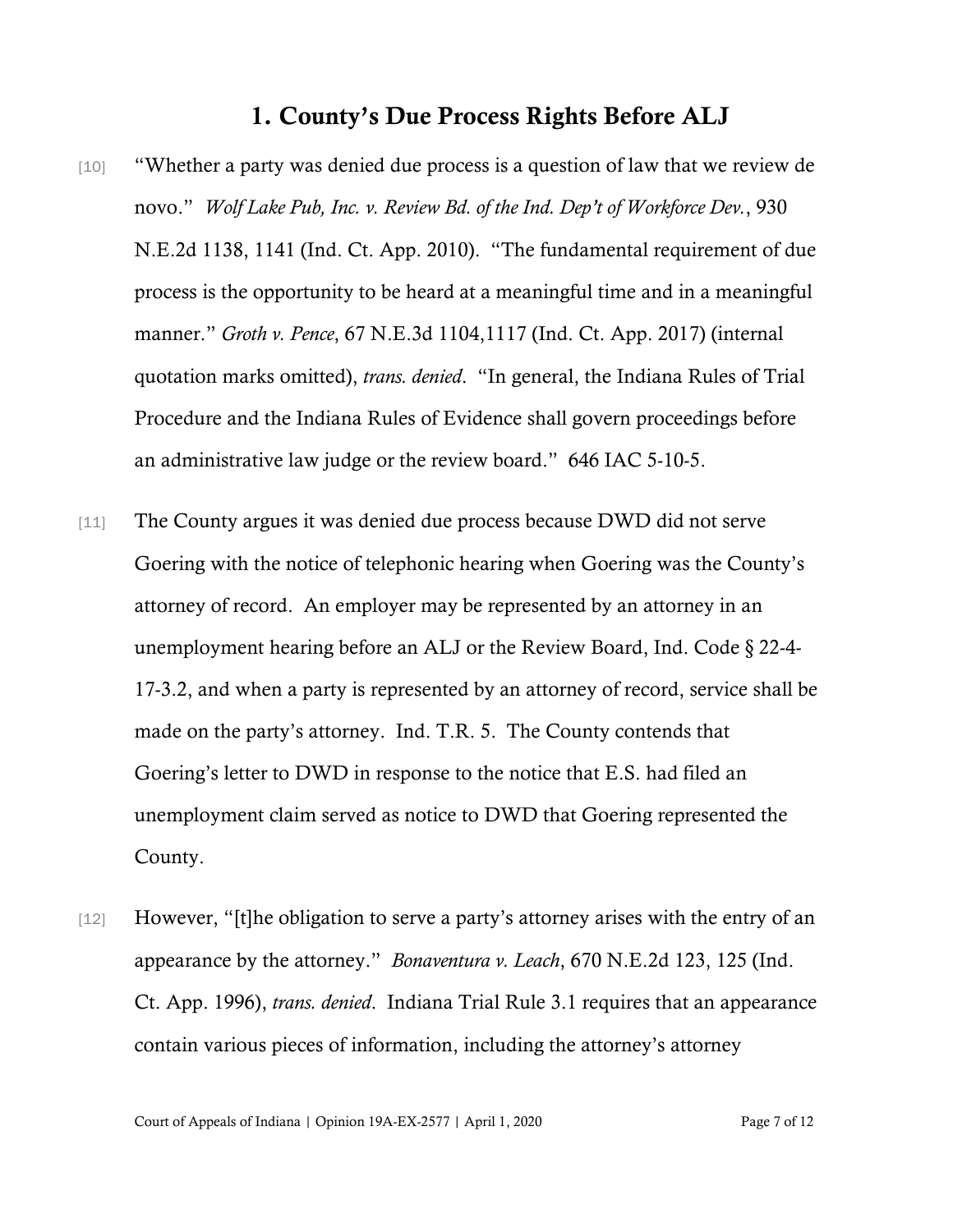number. To represent a party in an unemployment proceeding, an attorney must be admitted to practice law in Indiana and in good standing or admitted to practice in another state and granted temporary admission to the Indiana bar. Ind. Code § 22-4-17-3.2. As the Review Board points out in its brief, the attorney number requirement allows DWD "to determine at a glance whether that attorney meets those requirements, e.g., based on whether the attorney has an Indiana-based attorney number." (Appellee's Br. at 16-17.)

- [13] Goering's letter did not list his attorney number. Further, Goering's letter was sent to DWD before the matter was even before an ALJ. In that letter, Goering did not explicitly state that he represented the County or direct all future correspondence be sent to him. Thus, Goering's letter cannot be considered an appearance, and DWD was not required to treat it as such. *See Seleme v. JP Morgan Chase Bank*, 982 N.E.2d 299, 307 (Ind. Ct. App. 2012) (holding participation in telephonic conference did not constitute an appearance as required by the Indiana Trial Rules), *reh'g denied*, *trans. denied*.
- Court of Appeals of Indiana | Opinion 19A-EX-2577 | April 1, 2020 Page 8 of 12 [14] In *Art Hill, Inc. v. Review Bd. of the Ind. Dep't of Workforce Dev.*, the ALJ sent both the employer, Art Hill, and the employee a notice of hearing. 898 N.E.2d 363, 365 (Ind. Ct. App. 2008). Art Hill telephoned the ALJ two days before the hearing and gave the ALJ a telephone number extension to use to reach its representative. *Id*. Nonetheless, Art Hill's representative waited by a phone with a different extension than the extension number given to the ALJ. *Id*. at 365-66. The ALJ was not able to reach the employer and conducted the hearing in the employer's absence. *Id*. at 365. The ALJ issued a decision in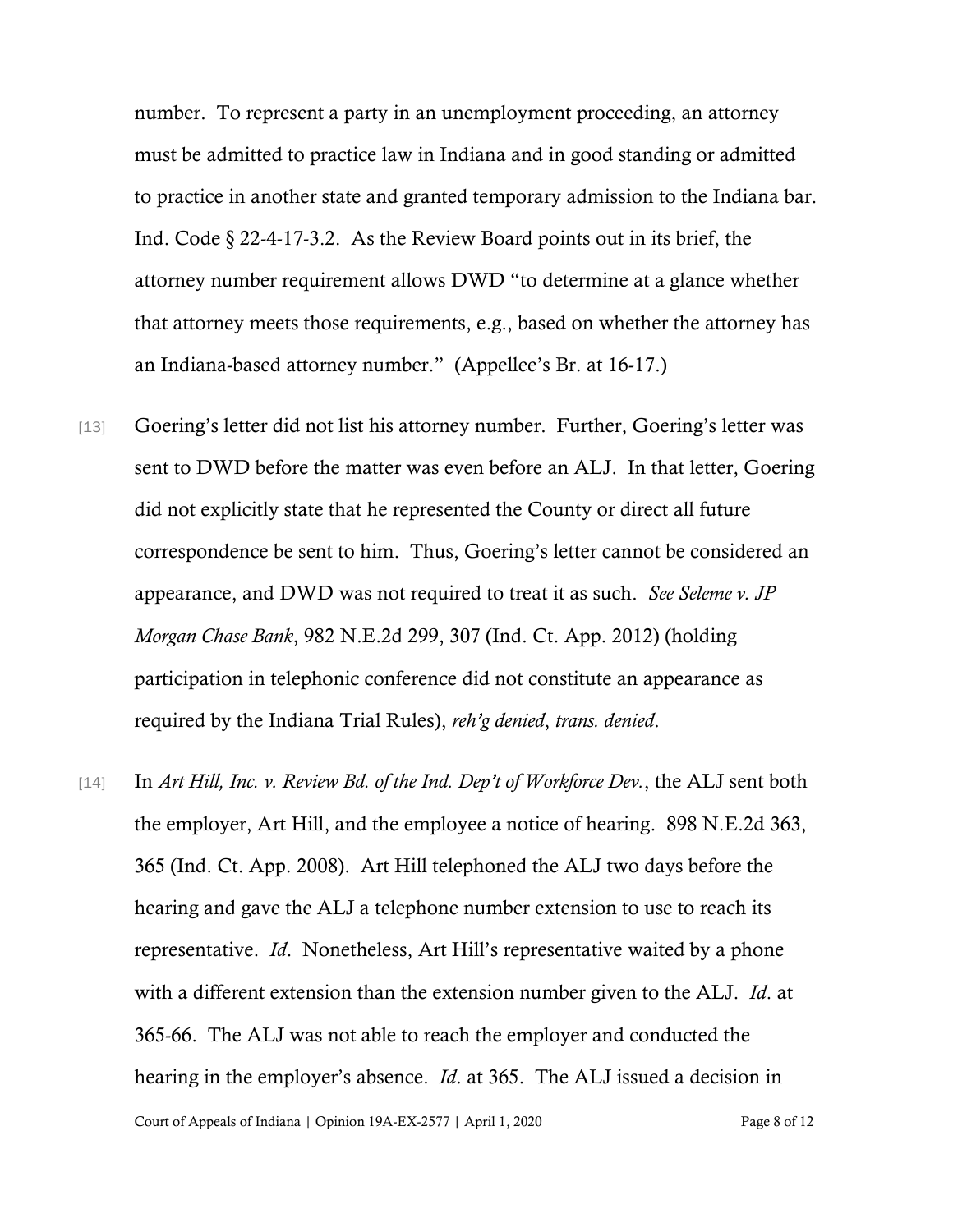favor of the employee. *Id*. at 366. The employer asserted on appeal that it was not afforded due process because it did not participate in the hearing. *Id*. We held "that a party to an unemployment hearing may voluntarily waive the opportunity for a fair hearing where the party received actual notice of the hearing and failed to appear at or participate in the hearing." *Id*. at 368.

[15] Like the employer in *Art Hill*, the County received actual notice of the telephonic hearing. The notice of telephonic hearing was labeled in bold, capitalized letters. It notified the County in multiple places that to participate in the hearing, the County needed to return the acknowledgement sheet or provide a telephone number. Additionally, the notice warned the County that the ALJ did not have any documents already submitted to DWD, and if the County wanted the ALJ to consider any documents, the County needed to deliver them to the ALJ and the other party at least twenty-four hours before the hearing. The acknowledgement sheet warned the County: "If you do not appear at the hearing, the Administrative Law Judge could issue a decision that would be unfavorable to you." (App. Vol. II at 23.) The County did not heed these warnings. Unlike the letter from DWD initially informing the County that E.S. filed a claim for unemployment benefits, the auditor's office did not properly route the notice of telephonic hearing to the County's attorney. The County must bear the cost of its own bureaucratic misstep. Therefore, we find the County voluntarily waived its right to be present at the hearing before the ALJ. *See Employer v. Review Bd. of the Ind. Dep't of Workforce Dev.*, 955 N.E.2d 210, 214 (Ind. Ct. App. 2011) (holding employer voluntarily waived

Court of Appeals of Indiana | Opinion 19A-EX-2577 | April 1, 2020 Page 9 of 12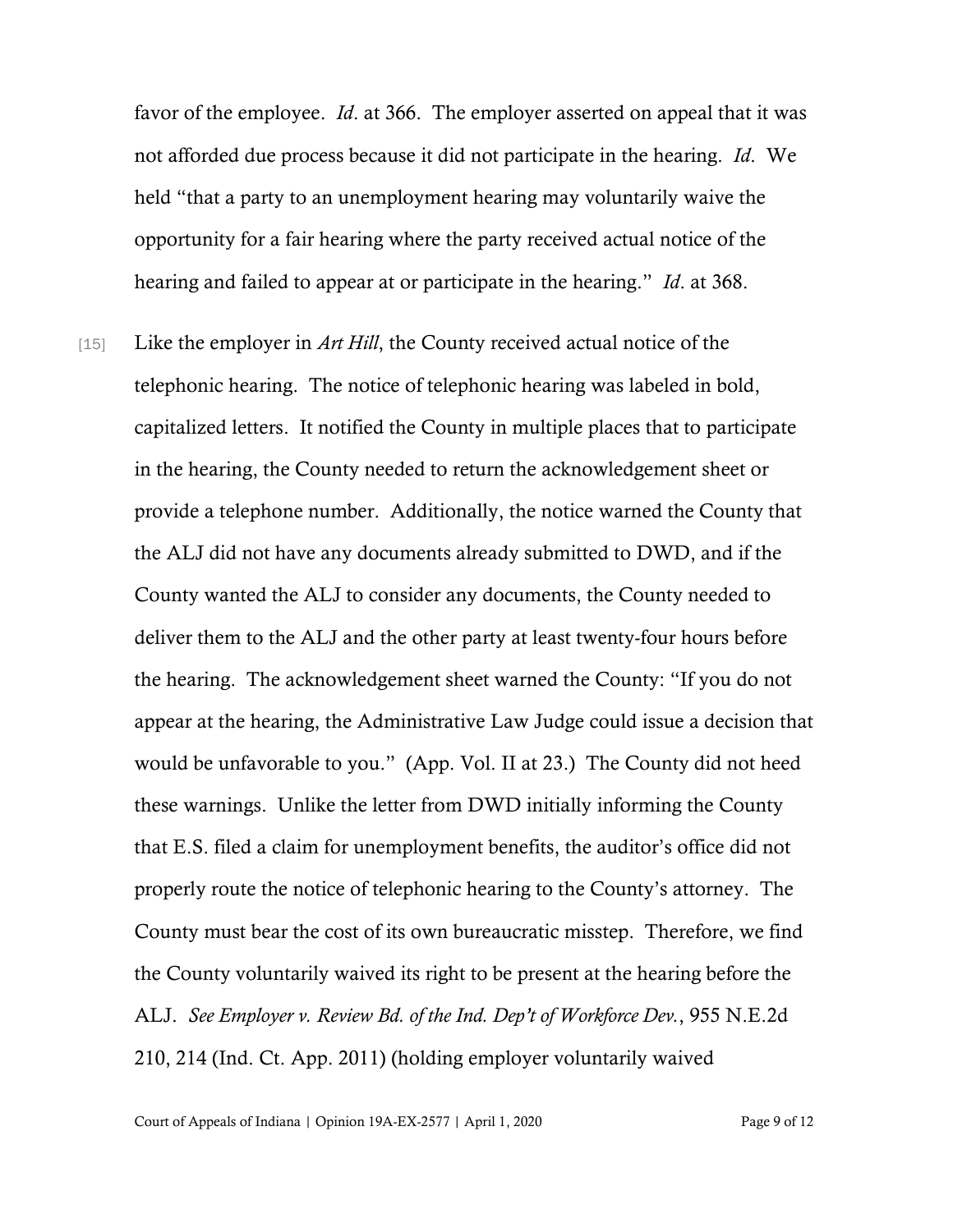opportunity to be heard at unemployment hearing when employer did not participate in hearing because employer's attorney did not properly calendar the time of the hearing). The County's assertion of a due process violation fails.

### 2. Appeal to Review Board

[16] The County asserts a due process violation because the Review Board did not hold a hearing or accept additional evidence. 646 Indiana Administrative Code 5-10-11(b) provides:

> Each hearing before the review board shall be confined to the evidence submitted before the administrative law judge unless it is an original hearing. Provided, however, the review board may hear or procure additional evidence upon its own motion, or upon written application of either party, and for good cause shown, together with a showing of good reason why the additional evidence was not procured and introduced at the hearing before the administrative law judge.

Based on the language of the controlling administrative code provision, the County did not have a due process right to present additional evidence or have a hearing before the Review Board. Consequently, we review the Review Board's decision to admit or deny additional evidence for an abuse of discretion. *See Willet v. Review Bd. of the Ind. Dep't of Workforce Dev.*, 632 N.E.2d 736, 741 (Ind. Ct. App. 1994), *trans. denied*.

[17] In support of its argument, the County cites cases wherein a party did not receive actual notice. *See Scott v. Review Bd. of the Ind. Dep't of Workforce Dev.*, 725 N.E.2d 993, 997 (Ind. Ct. App. 2000) (holding claimant was entitled to a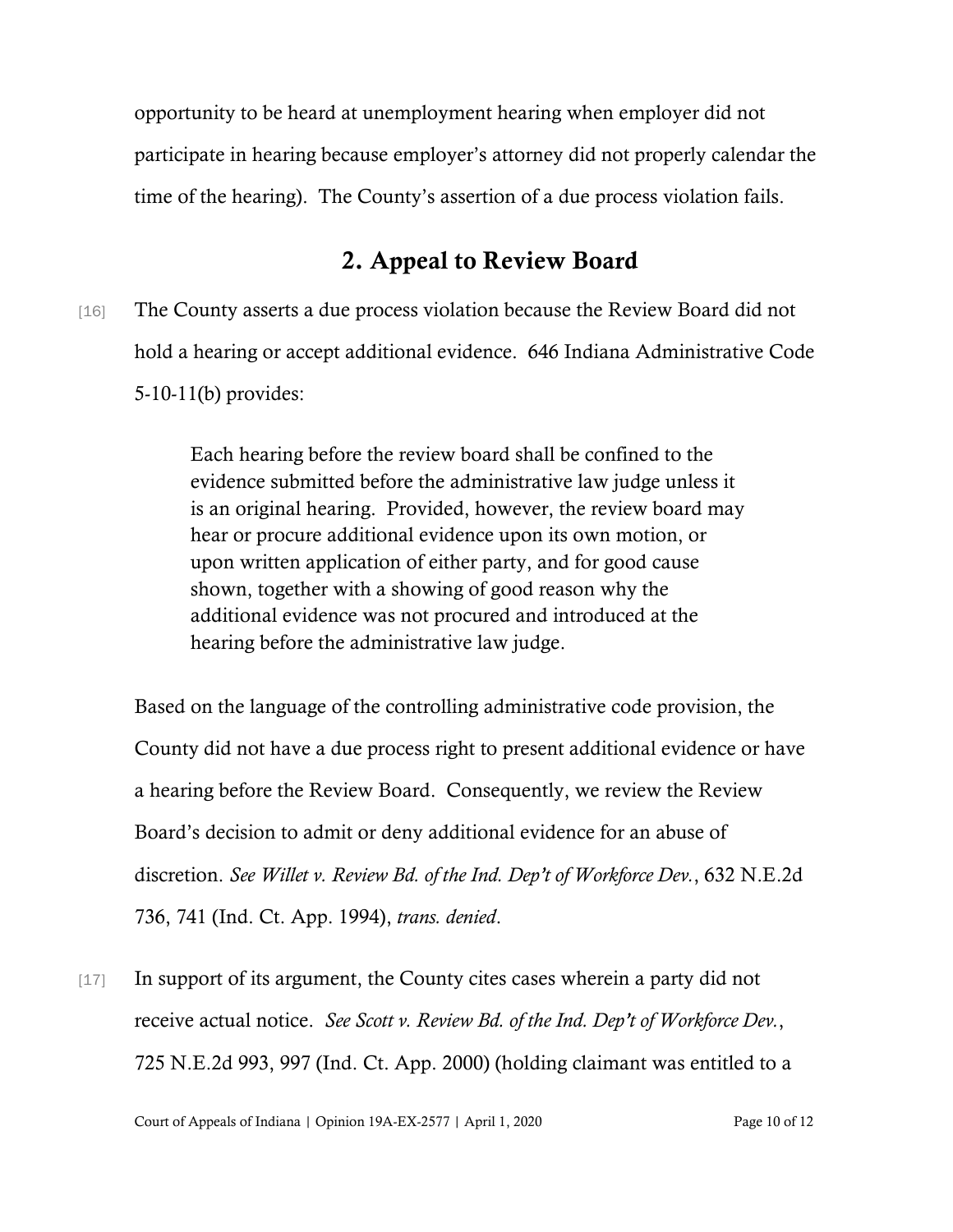new hearing when she rebutted the presumption that she received actual notice of telephonic hearing); *Abdirizak v. Review Bd. of the Ind. Dep't of Workforce Dev.*, 826 N.E.2d 148, 151 (Ind. Ct. App. 2005) (holding evidentiary hearing was required to determine if claimant received actual notice); *Forni v. Review Bd. of the Ind. Dep't of Workforce Dev.*, 900 N.E.2d 71, 74 (Ind. Ct. App. 2009) (holding claimant was entitled to new hearing when she did not receive actual notice), *trans. denied*. However, there is no dispute in this case – the County received actual notice. The County simply mishandled the notice.

[18] In *Wolf Lake Pub Inc.*, the employer's representative did not participate in the hearing before the ALJ because of poor cell phone reception. 930 N.E.2d at 1140. The employer appealed the decision to the Review Board, and the Review Board affirmed the decision of the ALJ without hearing or taking additional evidence. *Id*. at 1141. We held the employer failed to show good cause for the Board to receive additional evidence or provide a good reason for why the evidence was not presented to the ALJ because the employer had control over whether the employer's representative was in an area with good cell phone reception at the time of the hearing. *Id*. at 1143. Thus, consistent with our decision in *Wolf Lake Pub Inc.*, we hold the Review Board did not err in refusing to conduct a hearing or to admit the additional documents the County